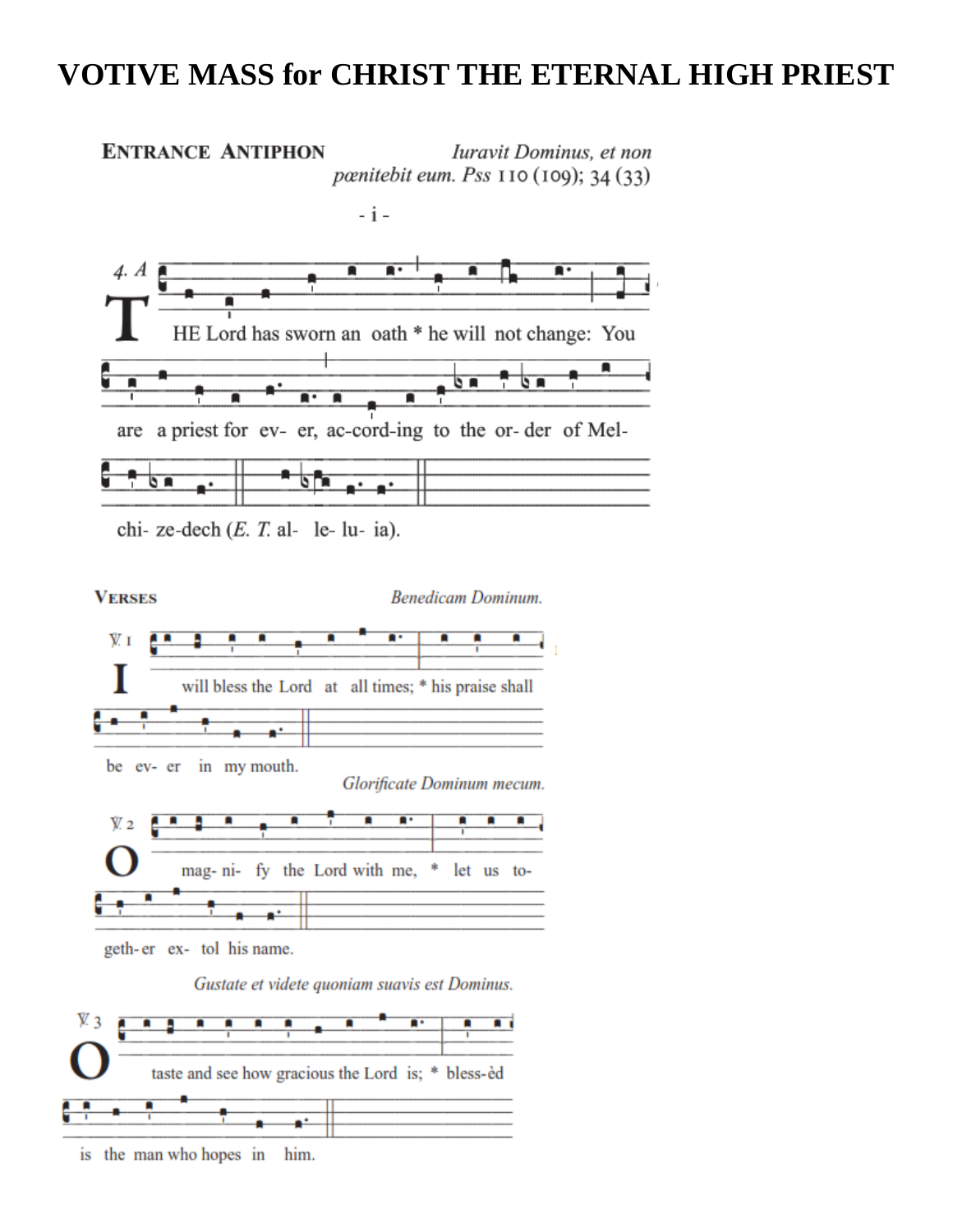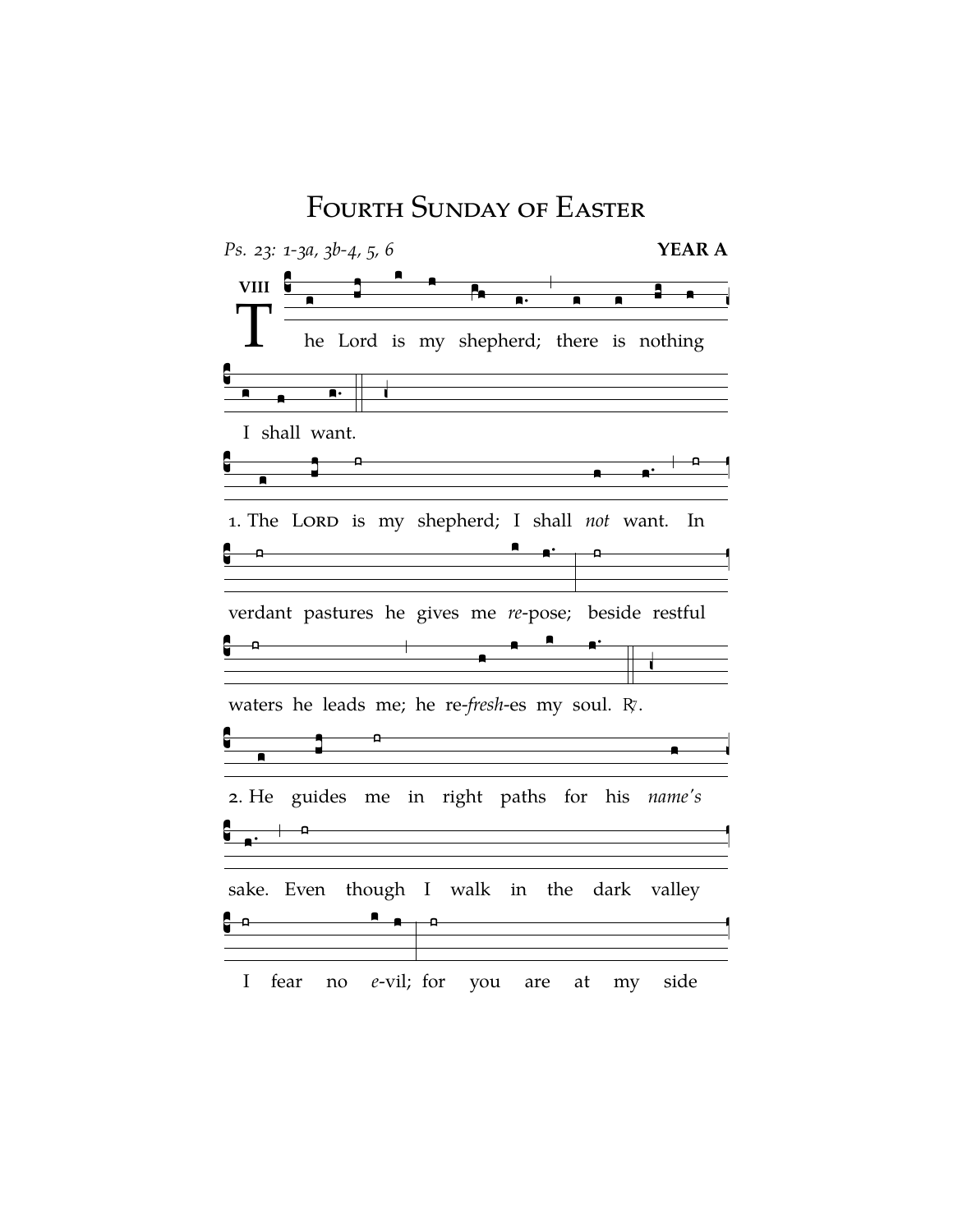

Excerpt from *Parish Book of Psalms* by Arlene Oost-Zinner, ©2012. *Parish Book of Psalms* is licensed under a Creative Commons Attribu-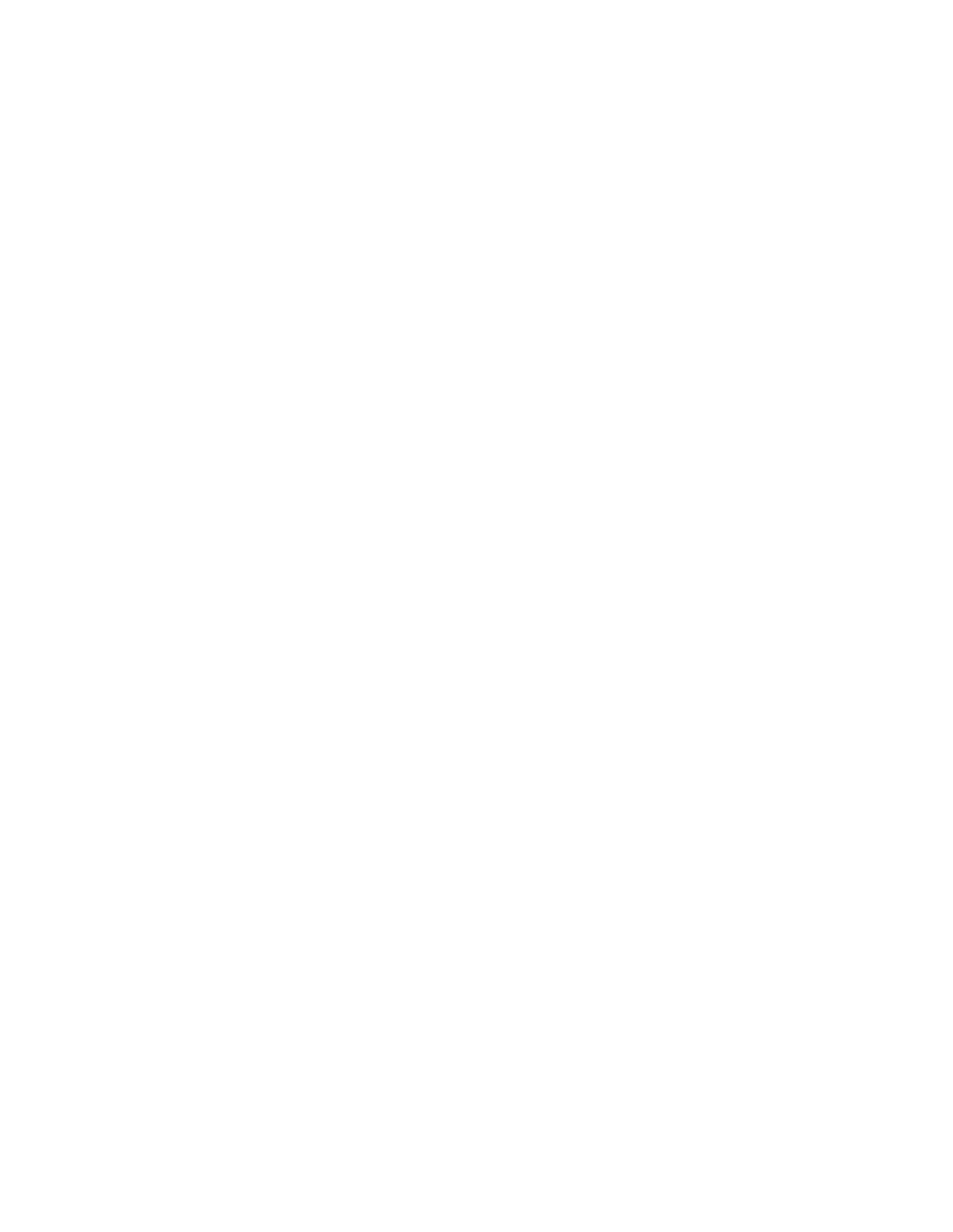## **OFFERTORY ANTIPHON**

Christus unam pro peccatis offerens hostiam. Hebr 10; Pss 105 (104); 145 (144).



he hears their cry and he saves them.